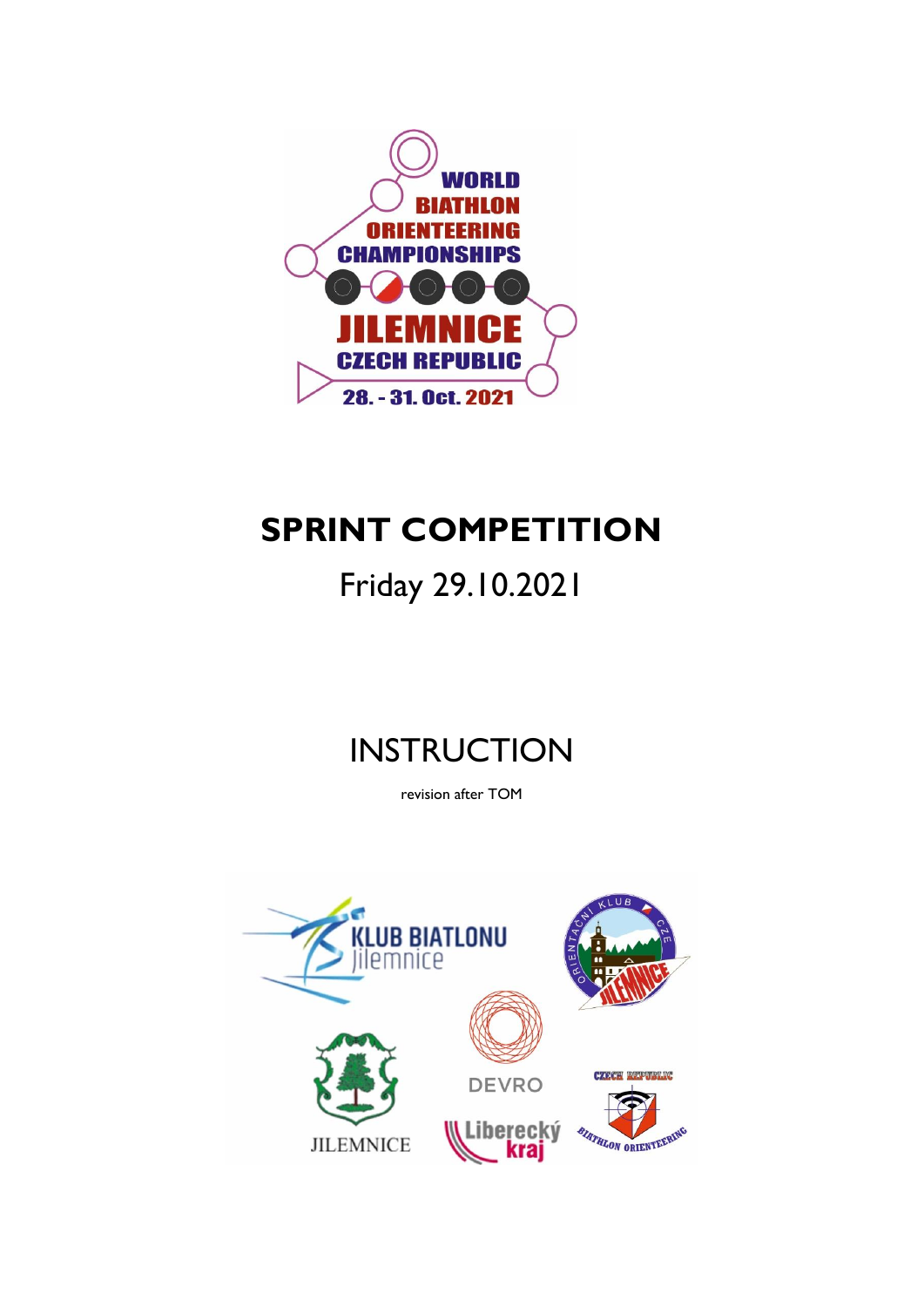## Competition area:

Multisport arena Hraběnka

## Parking:

Dedicated parking lots of Hraběnka arena. Parking 1approximately 500 m and parking 2 approx. 300 from the shooting range. Please use mainly parking 1 near the WBOC office.

#### Classes, course length:

| W <sub>2</sub>  | 3,1 |
|-----------------|-----|
| M21             | 3,4 |
| W <sub>20</sub> | 2,5 |
| W35 - W40       | 2,5 |
| W45 - W50       | 2,4 |
| W55 - W60       | 2,2 |
| M <sub>20</sub> | 2,8 |
| M35 - M40       | 2,8 |
| M45             | 2,5 |
| M50             | 2,5 |
| M55             | 2,4 |
| M60             | 2,2 |
| M70             | 2,2 |

## Competition sequence:

Orienteering -> prone shooting and penalty loops if necessary -> orienteering ->standing shooting and penalty loops if necessary -> finish

## Map:

Hraběnka sprintová (2021). Scale 1:4 000, 2.5 m equidistance. ISSPrOM 2019 map specification.

## Control desriptions:

Control descriptions are printed on the map. No loose definitions.

## Terrain:

Relatively flat typical continental terrain of Podkrkonoší area. The part of the forrest used for sprint competition contains one central thicket (runnable) and wide areas with smaller thickets, undergrowth and other greenery. Through the west part of the area runs a small winding stream Olšina.

#### Prohibited areas:

Safety area for the shooting range is marked in the terrain. Do not enter areas around shooting range. Do not enter a private property – marked by the olive green.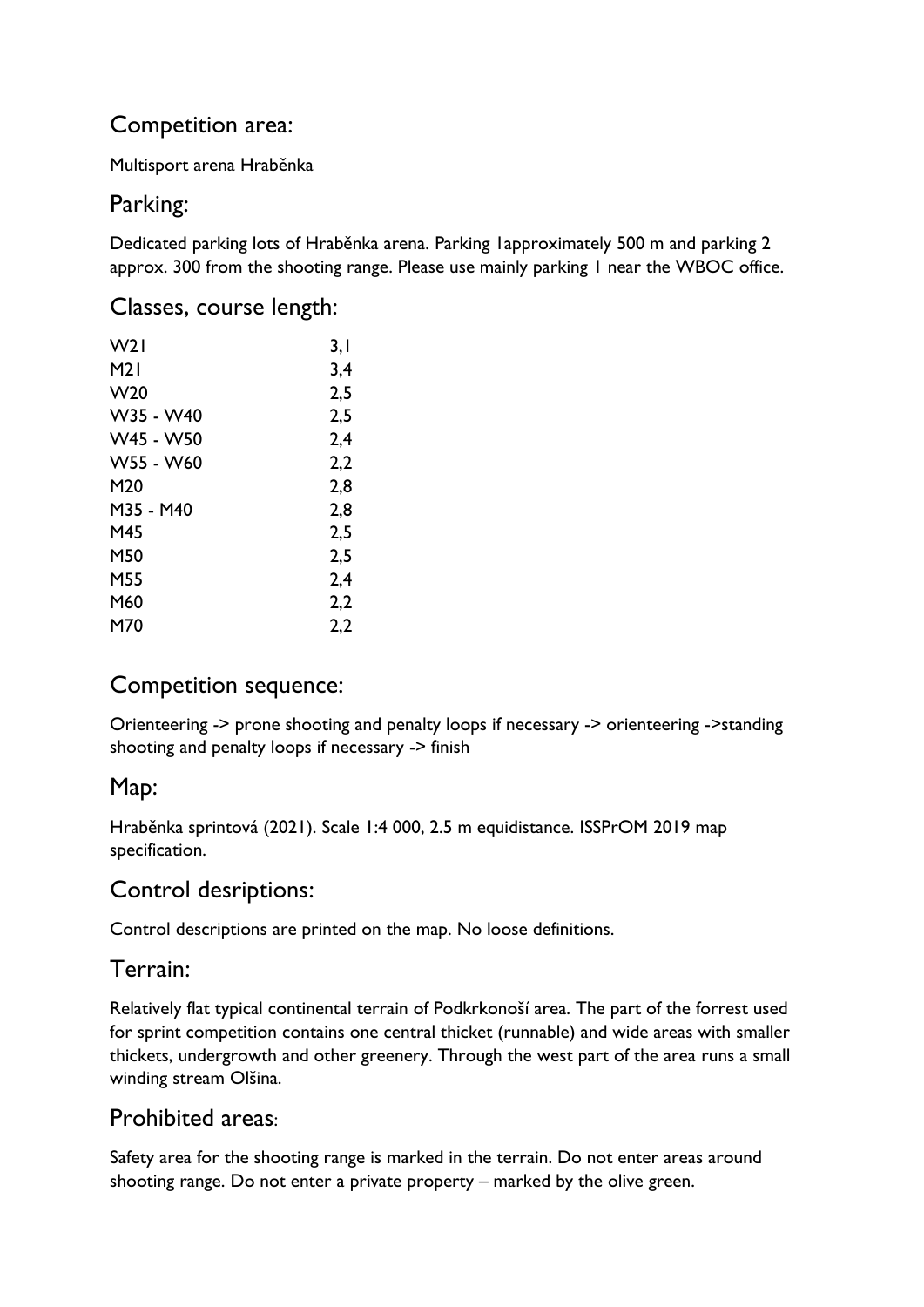#### First start:

11:00. All categories start from the same start. Follow the quidance and white-blue strips. It is not allowed to leave the marked route to start. Distance to start is 700 m.

#### Number bibs:

Available at the event office and for M/W 21 at Team Officials Meatings. One bibs for will be used from front, one from behind.

### Adjustment Shooting:

At shooting range 8,30 till 9,30 with weapons controls Zeroing Alocation SPRINT 29.10.2021 8:30h – 10:30h Paper targets

Change paper targets at 9:30h

| Line | Nation    |
|------|-----------|
| 4    | CZE $(6)$ |
| 5    | CZE $(6)$ |
| 6    | CZE(6)    |
| 7    | CZE $(6)$ |
| 8    | CZE(5)    |
| 9    | GER (6)   |
| 10   | DEN (6)   |
| 11   | DEN (6)   |
| 12   | FIN(6)    |
| 13   | FIN(6)    |
| 14   | FIN(6)    |
| 15   | FIN(5)    |
| 16   | GER (6)   |
| 17   | SWE (6)   |
| 18   | SWE (6)   |
| 19   | SWE $(6)$ |
| 20   | SWE $(6)$ |